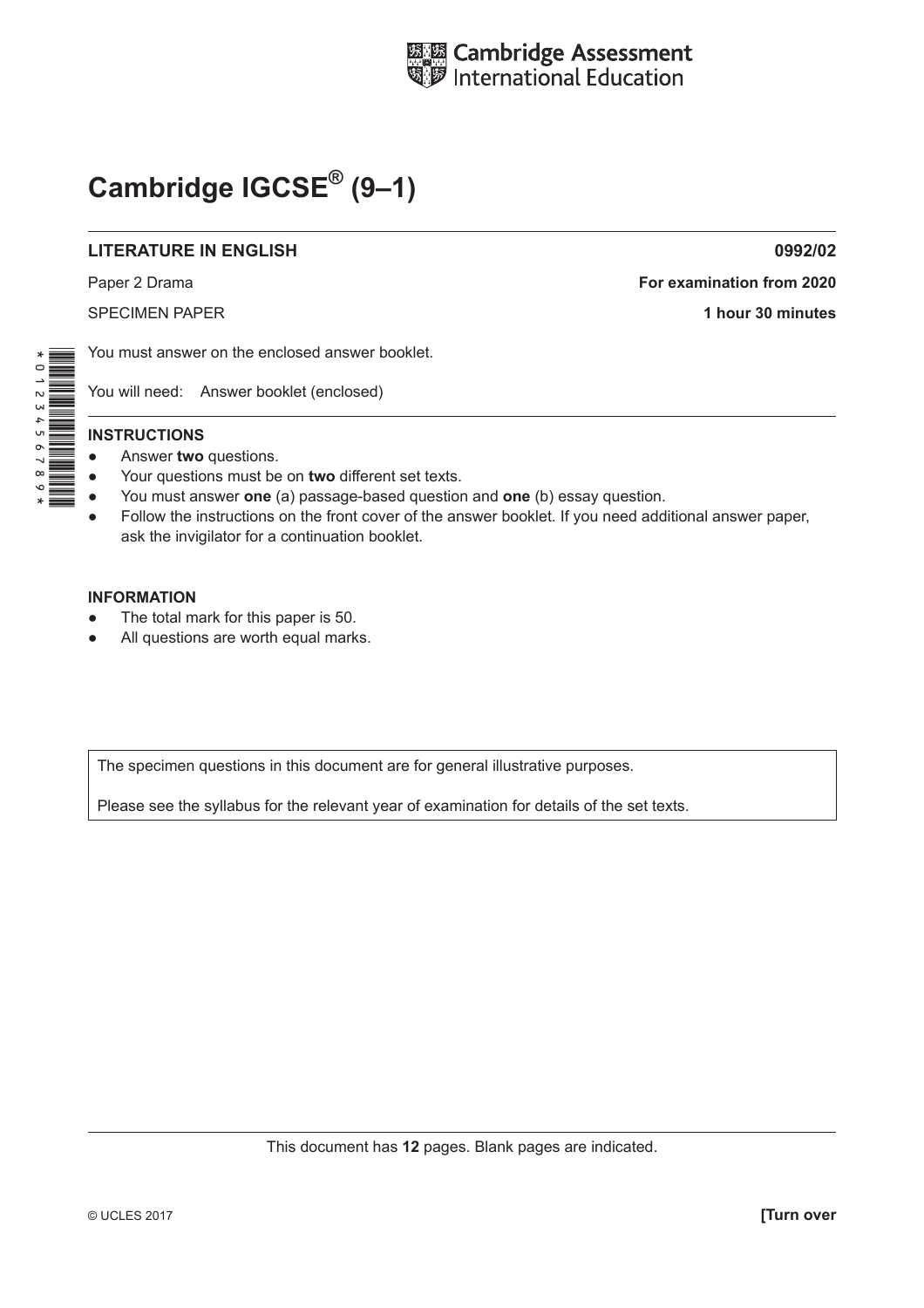# **ARTHUR MILLER:** *All My Sons*

### **Remember to support your ideas with details from the text.**

**Either 1 (a)** Read this passage, and then answer the question that follows it:

|              | Keller:      | George – hey, you kissed it out of my head – your brother's<br>on the phone.                                                                                                            |    |
|--------------|--------------|-----------------------------------------------------------------------------------------------------------------------------------------------------------------------------------------|----|
|              | Ann          | [surprised]: My brother?                                                                                                                                                                |    |
|              | Keller:      | Yeah, George. Long distance.                                                                                                                                                            |    |
|              | Ann:         | What's the matter, is anything wrong?                                                                                                                                                   | 5  |
|              | Keller:      | I don't know, Kate's talking to him. Hurry up, she'll cost him<br>five dollars.                                                                                                         |    |
|              | Ann          | [takes a step upstage, then comes down towards CHRIS]: I<br>wonder if we ought to tell your mother yet? I mean I'm not<br>very good in an argument.                                     | 10 |
|              | Chris:       | We'll wait till tonight. After dinner. Now don't get tense, just<br>leave it to me.                                                                                                     |    |
|              | Keller:      | What're you telling her?                                                                                                                                                                |    |
|              | Chris:       | Go ahead, Ann. [With misgivings, ANN goes up and<br>into house.] We're getting married, Dad. [KELLER nods<br><i>indecisively.</i> ] Well, don't you say anything?                       | 15 |
|              | Keller       | [distracted]: I'm glad, Chris, I'm just - George is calling from<br>Columbus.                                                                                                           |    |
|              | Chris:       | Columbus!                                                                                                                                                                               |    |
|              | Keller:      | Did Annie tell you he was going to see his father today?                                                                                                                                | 20 |
|              | Chris:       | No, I don't think she knew anything about it.                                                                                                                                           |    |
|              | Keller       | [asking uncomfortably]: Chris! You - you think you know her<br>pretty good?                                                                                                             |    |
|              | <b>Chris</b> | [hurt and apprehensive]: What kind of a question?                                                                                                                                       |    |
|              | Keller:      | I'm just wondering. All these years George don't go to see his<br>father. Suddenly he goes  and she comes here.                                                                         | 25 |
|              | Chris:       | Well, what about it?                                                                                                                                                                    |    |
|              | Keller:      | It's crazy, but it comes to my mind. She don't hold nothin'<br>against me, does she?                                                                                                    |    |
|              | Chris        | [angry]: I don't know what you're talking about.                                                                                                                                        | 30 |
|              | Keller       | [a little more combatively]: I'm just talkin'. To his last day in<br>court the man blamed it all on me; and this is his daughter. I<br>mean if she was sent here to find out something? |    |
|              | <b>Chris</b> | [angered]: Why? What is there to find out?                                                                                                                                              |    |
|              | Ann          | [on phone, offstage]: Why are you so excited, George? What<br>happened there?                                                                                                           | 35 |
|              | Keller:      | I mean if they want to open up the case again, for the<br>nuisance value, to hurt us?                                                                                                   |    |
|              | Chris:       | Dad  how could you think that of her?                                                                                                                                                   |    |
|              | Ann          | [still on phone]: But what did he say to you, for<br>Together<br>God's sake?                                                                                                            | 40 |
|              | Keller:      | It couldn't be, heh. You know.                                                                                                                                                          |    |
| © UCLES 2017 |              | 0992/02/SP/20                                                                                                                                                                           |    |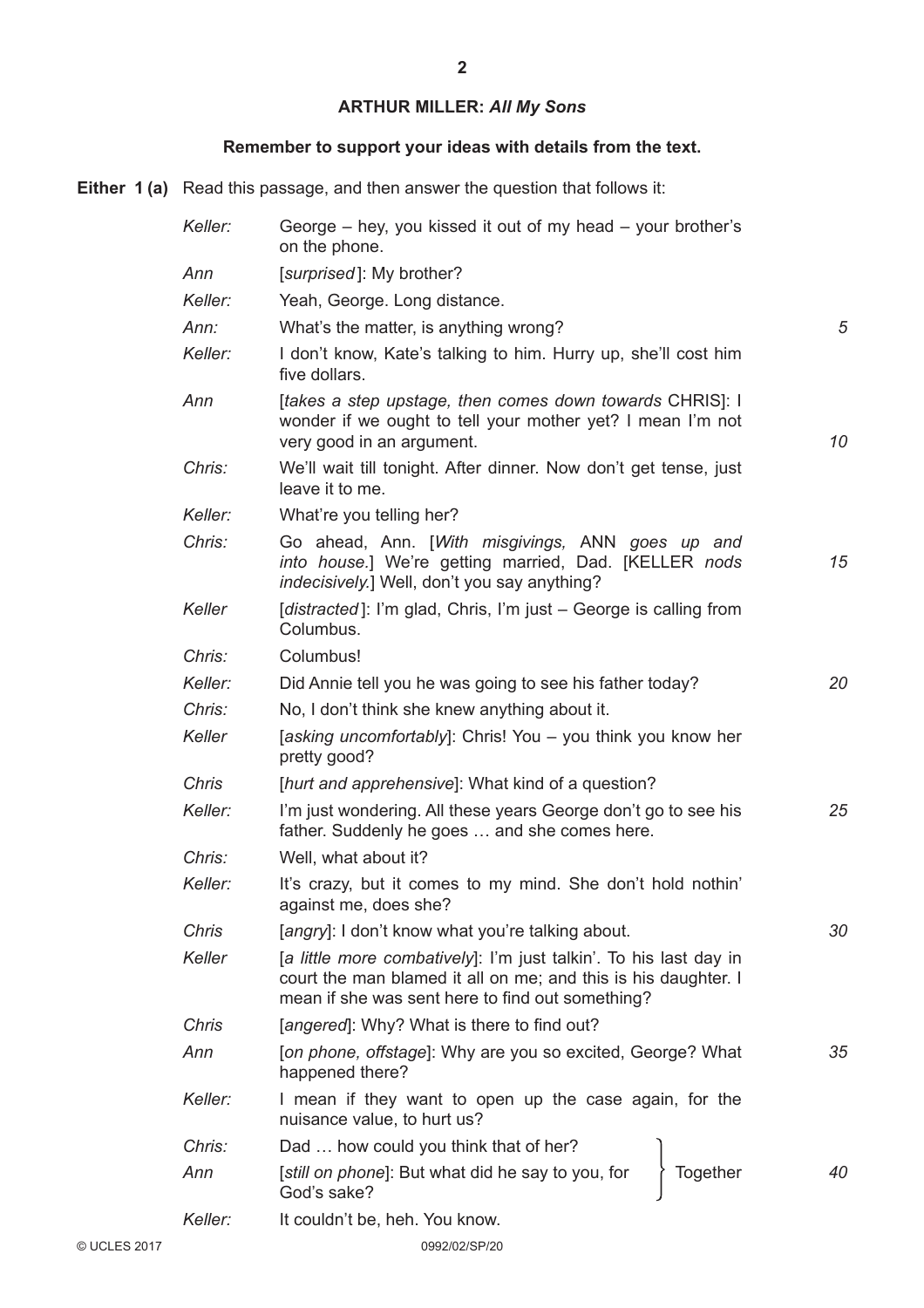| Chris:       | Dad, you amaze me                                                                                                                                                                                                                                                                                                                                                                                          |              |
|--------------|------------------------------------------------------------------------------------------------------------------------------------------------------------------------------------------------------------------------------------------------------------------------------------------------------------------------------------------------------------------------------------------------------------|--------------|
| Keller       | [breaking in]: All right, forget it, forget it. [With great force,<br>moving about.] I want a clean start for you, Chris. I want a<br>new sign over the plant - Christopher Keller, Incorporated.                                                                                                                                                                                                          | 45           |
| <b>Chris</b> | [a little uneasily]: J. O. Keller is good enough.                                                                                                                                                                                                                                                                                                                                                          |              |
| Keller:      | We'll talk about it. I'm going to build you a house, stone, with<br>a driveway from the road. I want you to spread out, Chris, I<br>want you to use what I made for you. [He is close to him now.]<br>I mean, with joy, Chris, without shame  with joy.                                                                                                                                                    | 50           |
| <b>Chris</b> | [touched]: I will, Dad.                                                                                                                                                                                                                                                                                                                                                                                    |              |
| Keller       | [with deep emotion]: Say it to me.                                                                                                                                                                                                                                                                                                                                                                         |              |
| Chris:       | Why?                                                                                                                                                                                                                                                                                                                                                                                                       |              |
| Keller:      | Because sometimes I think you're  ashamed of the money.                                                                                                                                                                                                                                                                                                                                                    | 55           |
| <b>Chris</b> | No, don't feel that.                                                                                                                                                                                                                                                                                                                                                                                       |              |
| Keller       | Because it's good money, there's nothing wrong with that<br>money.                                                                                                                                                                                                                                                                                                                                         |              |
| Chris        | [a little frightened]: Dad, you don't have to tell me this.                                                                                                                                                                                                                                                                                                                                                |              |
| Keller       | [- with overriding affection and self-confidence now. He grips<br>CHRIS by the back of the neck, and with laughter between<br>his determined jaws]: Look, Chris, I'll go to work on Mother<br>for you. We'll get her so drunk tonight we'll all get married!<br>[Steps away, with a wide gesture of his arm.] There's gonna<br>be a wedding, kid, like there never was seen! Champagne,<br>$t$ uxedos $-!$ | 60<br>65     |
|              | [He breaks off as ANN's voice comes out loud from the<br>house where she is still talking on phone.]                                                                                                                                                                                                                                                                                                       |              |
| Ann:         | Simply because when you get excited you don't control<br>yourself.  [MOTHER comes out of house.] Well, what did<br>he tell you for God's sake? [Pause.] All right, come then.<br>[Pause.] Yes, they'll all be here. Nobody's running away from<br>you. And try to get hold of yourself, will you? [Pause.] All right,                                                                                      | 70           |
|              | all right. Good-bye. [There is a brief pause as ANN hangs up<br>receiver, then comes out of kitchen.]                                                                                                                                                                                                                                                                                                      | 75           |
|              |                                                                                                                                                                                                                                                                                                                                                                                                            | [from Act 1] |
|              |                                                                                                                                                                                                                                                                                                                                                                                                            |              |

**3**

Explore the ways in which Miller makes this such a dramatic and significant moment in the play.

**Or** 1 (b) In what ways does Miller memorably convey the relationship between Joe Keller and his son Chris?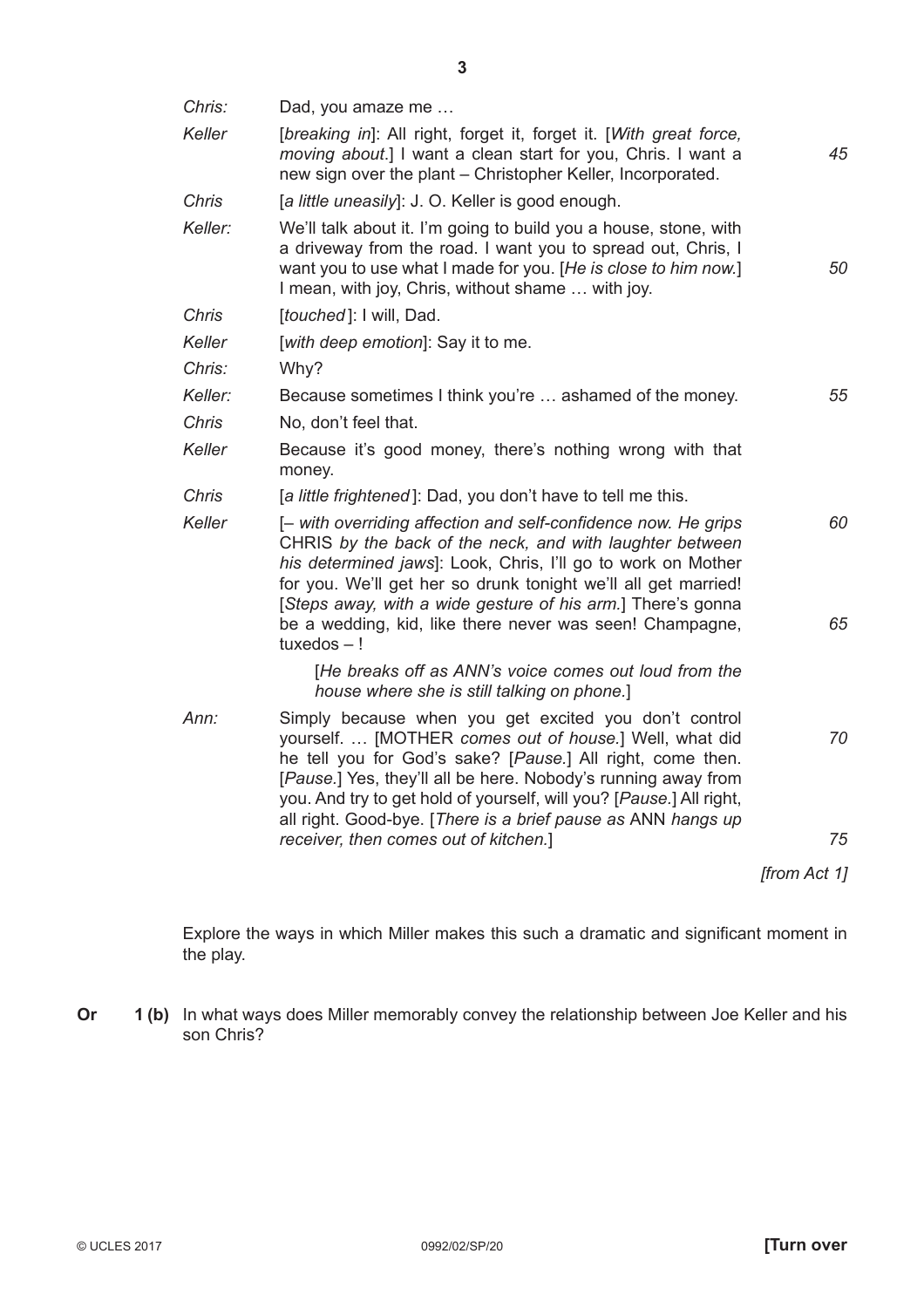### **JB PRIESTLEY:** *An Inspector Calls*

### **Remember to support your ideas with details from the text.**

**Either 2 (a)** Read this passage, and then answer the question that follows it:

| Inspector:    | Mrs Birling, you're a member $-$ a prominent member $-$ of the<br>Brumley Women's Charity Organization, aren't you?                                                                                                               |    |
|---------------|-----------------------------------------------------------------------------------------------------------------------------------------------------------------------------------------------------------------------------------|----|
|               | [MRS BIRLING does not reply.]                                                                                                                                                                                                     |    |
| Sheila:       | Go on, Mother. You might as well admit it. [To INSPECTOR:]<br>Yes, she is. Why?                                                                                                                                                   | 5  |
| Inspector     | [calmly]: It's an organization to which women in distress can<br>appeal for help in various forms. Isn't that so?                                                                                                                 |    |
| Mrs Birling   | [with dignity]: Yes. We've done a great deal of useful work in<br>helping deserving cases.                                                                                                                                        |    |
| Inspector:    | There was a meeting of the interviewing committee two<br>weeks ago?                                                                                                                                                               | 10 |
|               | Mrs Birling: I dare say there was.                                                                                                                                                                                                |    |
| Inspector:    | You know very well there was, Mrs Birling. You were in the<br>chair.                                                                                                                                                              |    |
|               | Mrs Birling: And if I was, what business is it of yours?                                                                                                                                                                          | 15 |
| Inspector     | [severely]: Do you want me to tell you – in plain words?                                                                                                                                                                          |    |
|               | [Enter BIRLING looking rather agitated.]                                                                                                                                                                                          |    |
| Birling:      | That must have been Eric.                                                                                                                                                                                                         |    |
| Mrs Birling   | [alarmed]: Have you been up to his room?                                                                                                                                                                                          |    |
| Birling:      | Yes. And I called out on both landings. It must have been Eric<br>we heard go out then.                                                                                                                                           | 20 |
|               | Mrs Birling: Silly boy! Where can he have gone to?                                                                                                                                                                                |    |
| Birling:      | I can't imagine. But he was in one of his excitable queer<br>moods, and even though we don't need him here-                                                                                                                       |    |
| Inspector     | [cutting in, sharply]: We do need him here. And if he's not<br>back soon, I shall have to go and find him.                                                                                                                        | 25 |
|               | [BIRLING and MRS BIRLING exchange bewildered and<br>rather frightened glances.]                                                                                                                                                   |    |
| Sheila:       | He's probably just gone to cool off. He'll be back soon.                                                                                                                                                                          |    |
| Inspector     | [severely]: I hope so.                                                                                                                                                                                                            | 30 |
|               | Mrs Birling: And why should you hope so?                                                                                                                                                                                          |    |
| Inspector:    | I'll explain why when you've answered my questions, Mrs<br>Birling.                                                                                                                                                               |    |
| Birling:      | Is there any reason why my wife should answer questions<br>from you, Inspector?                                                                                                                                                   | 35 |
| Inspector:    | Yes, a very good reason. You'll remember that Mr Croft told<br>us - quite truthfully, I believe - that he hadn't spoken to or<br>seen Eva Smith since last September. But Mrs Birling spoke<br>to and saw her only two weeks ago. |    |
| <b>Sheila</b> | [astonished]: Mother!                                                                                                                                                                                                             | 40 |
| Birling:      | Is this true?                                                                                                                                                                                                                     |    |
|               |                                                                                                                                                                                                                                   |    |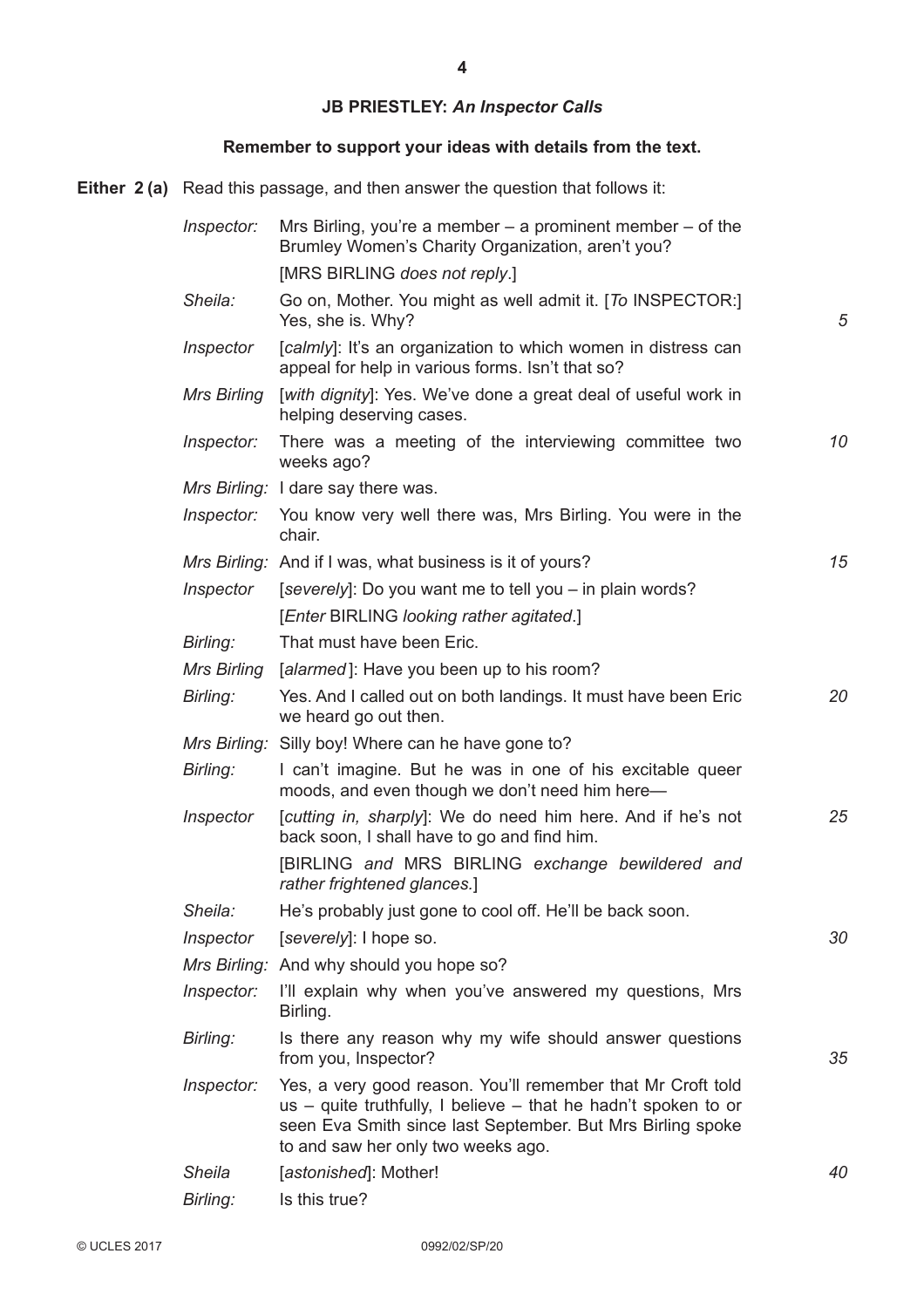|                        | Mrs Birling [after a pause]: Yes, quite true.                                                                                                                                    |    |
|------------------------|----------------------------------------------------------------------------------------------------------------------------------------------------------------------------------|----|
| <i>Inspector:</i>      | She appealed to your organization for help?                                                                                                                                      |    |
| Mrs Birling: Yes.      |                                                                                                                                                                                  |    |
|                        | Inspector: Not as Eva Smith?                                                                                                                                                     | 45 |
|                        | Mrs Birling: No. Nor as Daisy Renton.                                                                                                                                            |    |
| Inspector:             | As what then?                                                                                                                                                                    |    |
|                        | Mrs Birling: First, she called herself Mrs Birling-                                                                                                                              |    |
| <b>Birling</b>         | [astounded]: Mrs Birling!                                                                                                                                                        |    |
|                        | Mrs Birling: Yes, I think it was simply a piece of gross impertinence $-$<br>quite deliberate – and naturally that was one of the things that<br>prejudiced me against her case. | 50 |
| Birling:               | And I should think so! Damned impudence!                                                                                                                                         |    |
| Inspector:             | You admit being prejudiced against her case?                                                                                                                                     |    |
| Mrs Birling: Yes.      |                                                                                                                                                                                  | 55 |
| Sheila:                | Mother, she's just died a horrible death – don't forget.                                                                                                                         |    |
|                        | Mrs Birling: I'm very sorry. But I think she had only herself to blame.                                                                                                          |    |
| Inspector:             | Was it owing to your influence, as the most prominent member<br>of the committee, that help was refused the girl?                                                                |    |
| Mrs Birling: Possibly. |                                                                                                                                                                                  | 60 |
| Inspector:             | Was it or was it not your influence?                                                                                                                                             |    |
| <b>Mrs Birling</b>     | [stung]: Yes, it was. I didn't like her manner.                                                                                                                                  |    |

*[from Act 2]*

In what ways does Priestley make this moment in the play so dramatic and revealing?

**Or** 2 (b) Does Priestley's writing make it possible for you to have any sympathy for Sheila?

**5**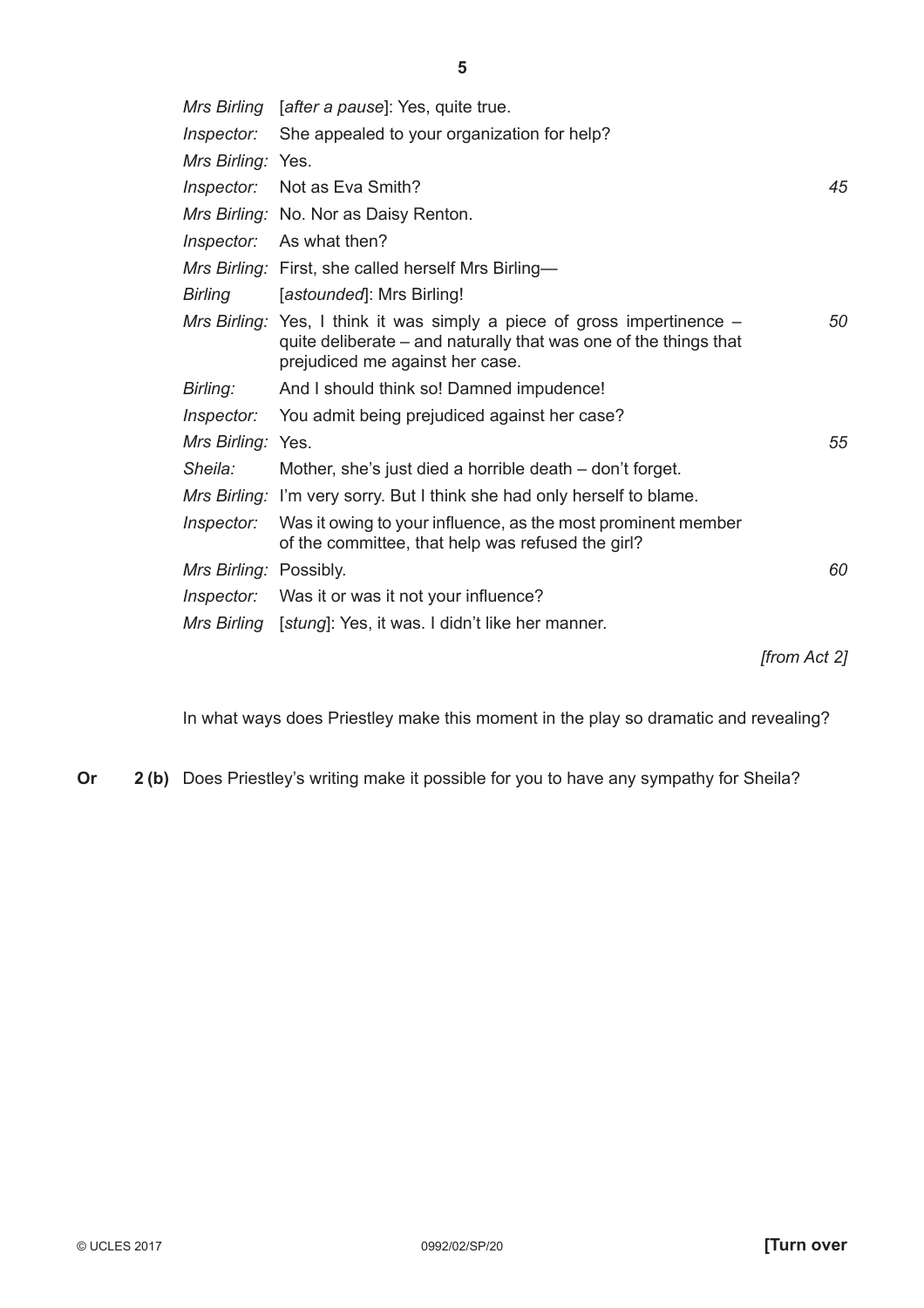#### **WILLIAM SHAKESPEARE:** *The Merchant of Venice*

### **Remember to support your ideas with details from the text.**

**Either 3 (a)** Read this passage, and then answer the question that follows it:

| Portia:   | Why then, thus it is:<br>You must prepare your bosom for his knife.                                                                                                                                                                                                              |    |
|-----------|----------------------------------------------------------------------------------------------------------------------------------------------------------------------------------------------------------------------------------------------------------------------------------|----|
| Shylock:  | O noble judge! O excellent young man!                                                                                                                                                                                                                                            |    |
| Portia:   | For the intent and purpose of the law<br>Hath full relation to the penalty,<br>Which here appeareth due upon the bond.                                                                                                                                                           | 5  |
| Shylock:  | Tis very true. O wise and upright judge,<br>How much more elder art thou than thy looks!                                                                                                                                                                                         |    |
| Portia:   | Therefore, lay bare your bosom.                                                                                                                                                                                                                                                  |    |
| Shylock:  | Ay, his breast -<br>So says the bond; doth it not, noble judge?<br>'Nearest his heart', those are the very words.                                                                                                                                                                | 10 |
| Portia:   | It is so. Are there balance here to weigh<br>The flesh?                                                                                                                                                                                                                          |    |
| Shylock:  | I have them ready.                                                                                                                                                                                                                                                               | 15 |
| Portia:   | Have by some surgeon, Shylock, on your charge,<br>To stop his wounds, lest he do bleed to death.                                                                                                                                                                                 |    |
| Shylock:  | Is it so nominated in the bond?                                                                                                                                                                                                                                                  |    |
| Portia:   | It is not so express'd, but what of that?<br>Twere good you do so much for charity.                                                                                                                                                                                              | 20 |
| Shylock:  | I cannot find it; 'tis not in the bond.                                                                                                                                                                                                                                          |    |
| Portia:   | You, merchant, have you anything to say?                                                                                                                                                                                                                                         |    |
| Antonio:  | But little: I am arm'd and well prepar'd.<br>Give me your hand Bassanio; fare you well.<br>Grieve not that I am fall'n to this for you,<br>For herein Fortune shows herself more kind<br>Than is her custom. It is still her use<br>To let the wretched man outlive his wealth,  | 25 |
|           | To view with hollow eye and wrinkled brow<br>An age of poverty; from which ling'ring penance<br>Of such misery doth she cut me off.<br>Commend me to your honourable wife;<br>Tell her the process of Antonio's end;                                                             | 30 |
|           | Say how I lov'd you; speak me fair in death;<br>And, when the tale is told, bid her be judge<br>Whether Bassanio had not once a love.<br>Repent but you that you shall lose your friend,<br>And he repents not that he pays your debt;<br>For if the Jew do cut but deep enough, | 35 |
|           | I'll pay it instantly with all my heart.                                                                                                                                                                                                                                         | 40 |
| Bassanio: | Antonio, I am married to a wife<br>Which is as dear to me as life itself;<br>But life itself, my wife, and all the world,<br>Are not with me esteem'd above thy life;<br>I would lose all, ay, sacrifice them all                                                                | 45 |
|           | Here to this devil, to deliver you.<br>0992/02/SP/20                                                                                                                                                                                                                             |    |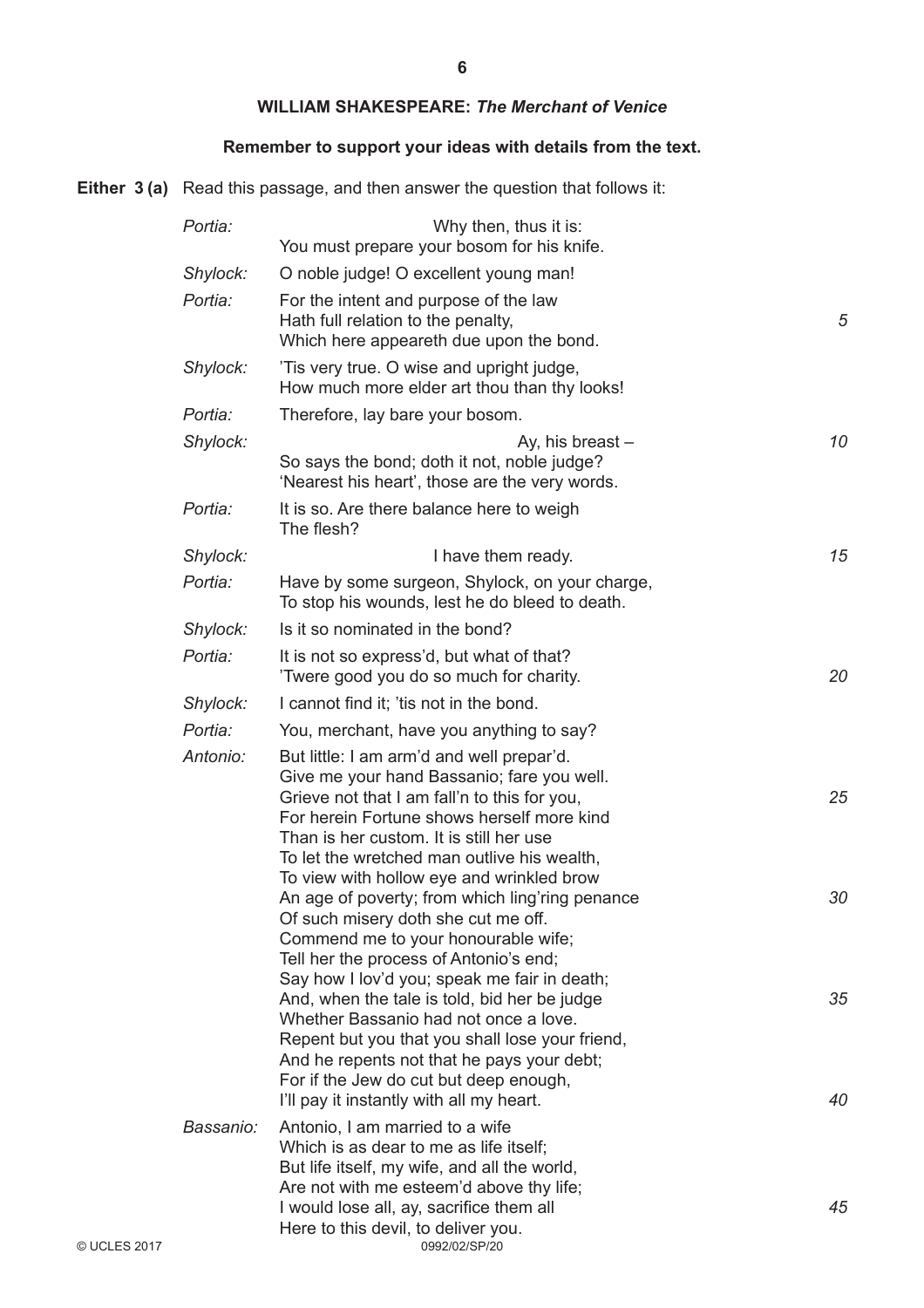| Portia:        | Your wife would give you little thanks for that,<br>If she were by to hear you make the offer.                                                                                                          |    |
|----------------|---------------------------------------------------------------------------------------------------------------------------------------------------------------------------------------------------------|----|
| Gratiano:      | I have a wife who I protest I love;<br>I would she were in heaven, so she could<br>Entreat some power to change this currish Jew.                                                                       | 50 |
| Nerissa:       | 'Tis well you offer it behind her back;<br>The wish would make else an unquiet house.                                                                                                                   |    |
| <b>Shylock</b> | [Aside]: These be the Christian husbands! I have a daughter –<br>Would any of the stock of Barrabas<br>Had been her husband, rather than a Christian! -<br>We trifle time; I pray thee pursue sentence. | 55 |
| Portia:        | A pound of that same merchant's flesh is thine.<br>The court awards it and the law doth give it.                                                                                                        |    |
|                | ffrom Act 4 Scene 11                                                                                                                                                                                    |    |

How does Shakespeare make this such a powerful and memorable moment in the play?

**Or 3 (b)** How far does Shakespeare's writing convince you that Bassanio deserves Portia?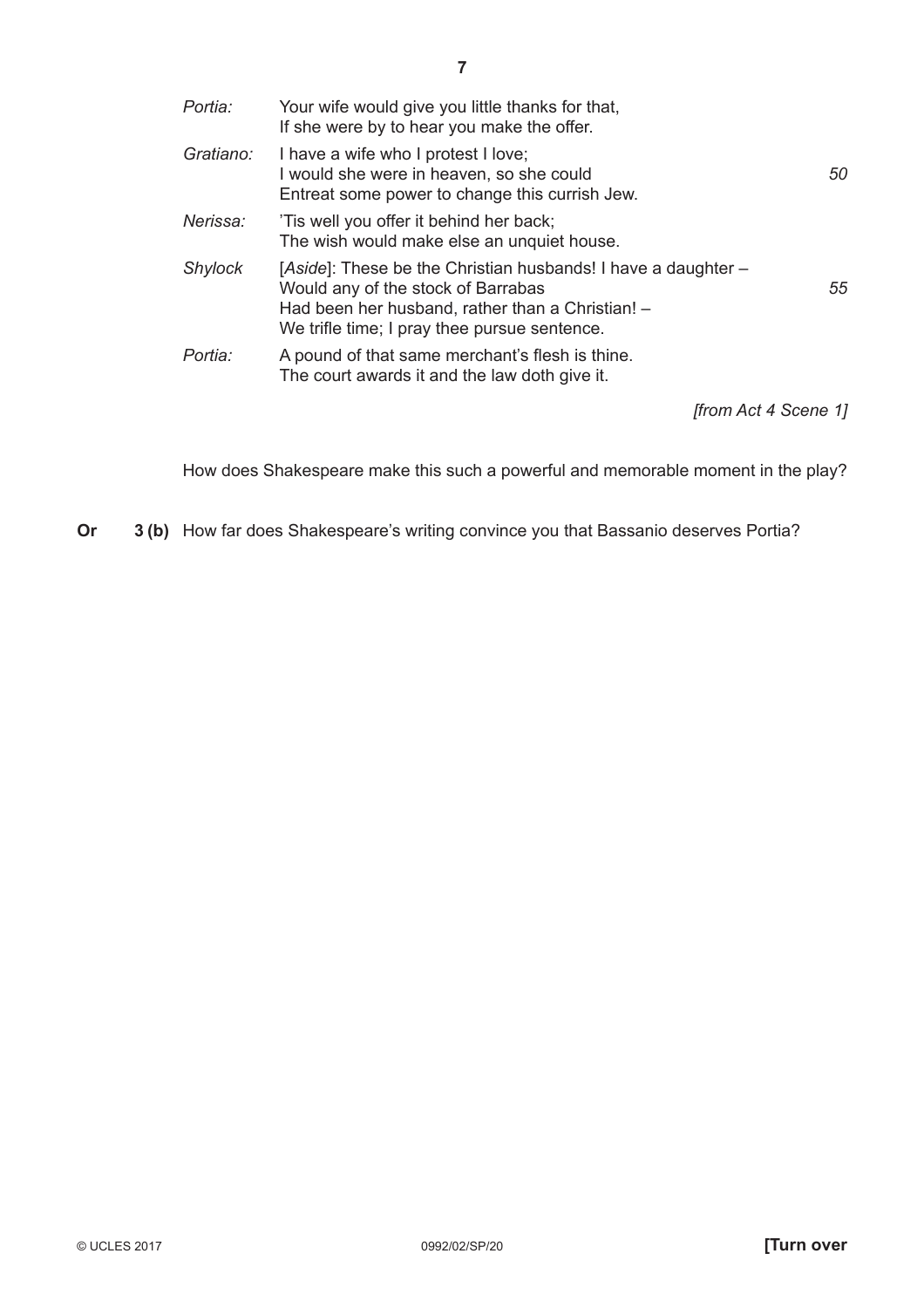# **WILLIAM SHAKESPEARE:** *The Tempest*

### **Remember to support your ideas with details from the text.**

**Either 4 (a)** Read this passage, and then answer the question that follows it:

|                 | Enter CALIBAN, with a burden of wood.                                                                                                                                                                                                                                                                                                                                                                                                                                                                                                                                                                                                          |                |
|-----------------|------------------------------------------------------------------------------------------------------------------------------------------------------------------------------------------------------------------------------------------------------------------------------------------------------------------------------------------------------------------------------------------------------------------------------------------------------------------------------------------------------------------------------------------------------------------------------------------------------------------------------------------------|----------------|
|                 | A noise of thunder heard.                                                                                                                                                                                                                                                                                                                                                                                                                                                                                                                                                                                                                      |                |
| Caliban:        | All the infections that the sun sucks up<br>From bogs, fens, flats, on Prosper fall, and make him<br>By inch-meal a disease! His spirits hear me,<br>And yet I needs must curse. But they'll nor pinch,<br>Fright me with urchin-shows, pitch me i' th' mire,<br>Nor lead me, like a firebrand, in the dark<br>Out of my way, unless he bid 'em; but<br>For every trifle are they set upon me;<br>Sometime like apes that mow and chatter at me,<br>And after bite me; then like hedgehogs which<br>Lie tumbling in my barefoot way, and mount<br>Their pricks at my footfall; sometime am I<br>All wound with adders, who with cloven tongues | 5<br>10<br>15  |
|                 | Do hiss me into madness.                                                                                                                                                                                                                                                                                                                                                                                                                                                                                                                                                                                                                       |                |
| Enter TRINCULO. |                                                                                                                                                                                                                                                                                                                                                                                                                                                                                                                                                                                                                                                |                |
|                 | Lo, now, lo!<br>Here comes a spirit of his, and to torment me<br>For bringing wood in slowly. I'll fall flat;<br>Perchance he will not mind me.                                                                                                                                                                                                                                                                                                                                                                                                                                                                                                | 20             |
| Trinculo:       | Here's neither bush nor shrub to bear off any weather at all,<br>and another storm brewing; I hear it sing i' th' wind.<br>Yond same black cloud, yond huge one, looks like a foul<br>bombard that would shed his liquor. If it should thunder as<br>it did before, I know not where to hide my head. Yond same<br>cloud cannot choose but fall by pailfuls. What have we here?                                                                                                                                                                                                                                                                | 25             |
|                 | a man or a fish? dead or alive? A fish: he smells like a fish; a<br>very ancient and fish-like smell; a kind of not-of-the-newest<br>Poor-John. A strange fish! Were I in England now, as once<br>I was, and had but this fish painted, not a holiday fool there<br>but would give a piece of silver. There would this monster<br>make a man; any strange beast there makes a man; when                                                                                                                                                                                                                                                        | 30             |
|                 | they will not give a doit to relieve a lame beggar, they will lay<br>out ten to see a dead Indian. Legg'd like a man, and his fins<br>like arms! Warm, o' my troth! I do now let loose my opinion;<br>hold it no longer: this is no fish, but an islander, that hath<br>lately suffered by a thunderbolt.                                                                                                                                                                                                                                                                                                                                      | 35             |
|                 | [Thunder] Alas, the storm is come again! My best way is<br>to creep under his gaberdine; there is no other shelter<br>hereabout. Misery acquaints a man with strange bedfellows.<br>I will here shroud till the dregs of the storm be past.                                                                                                                                                                                                                                                                                                                                                                                                    | 40             |
|                 | Enter STEPHANO singing; a bottle in his hand.                                                                                                                                                                                                                                                                                                                                                                                                                                                                                                                                                                                                  |                |
| Stephano:       | I shall no more to sea, to sea,<br>Here shall I die ashore -<br>This is a very scurvy tune to sing at a man's funeral; well,<br>here's my comfort.                                                                                                                                                                                                                                                                                                                                                                                                                                                                                             | 45<br>[Drinks. |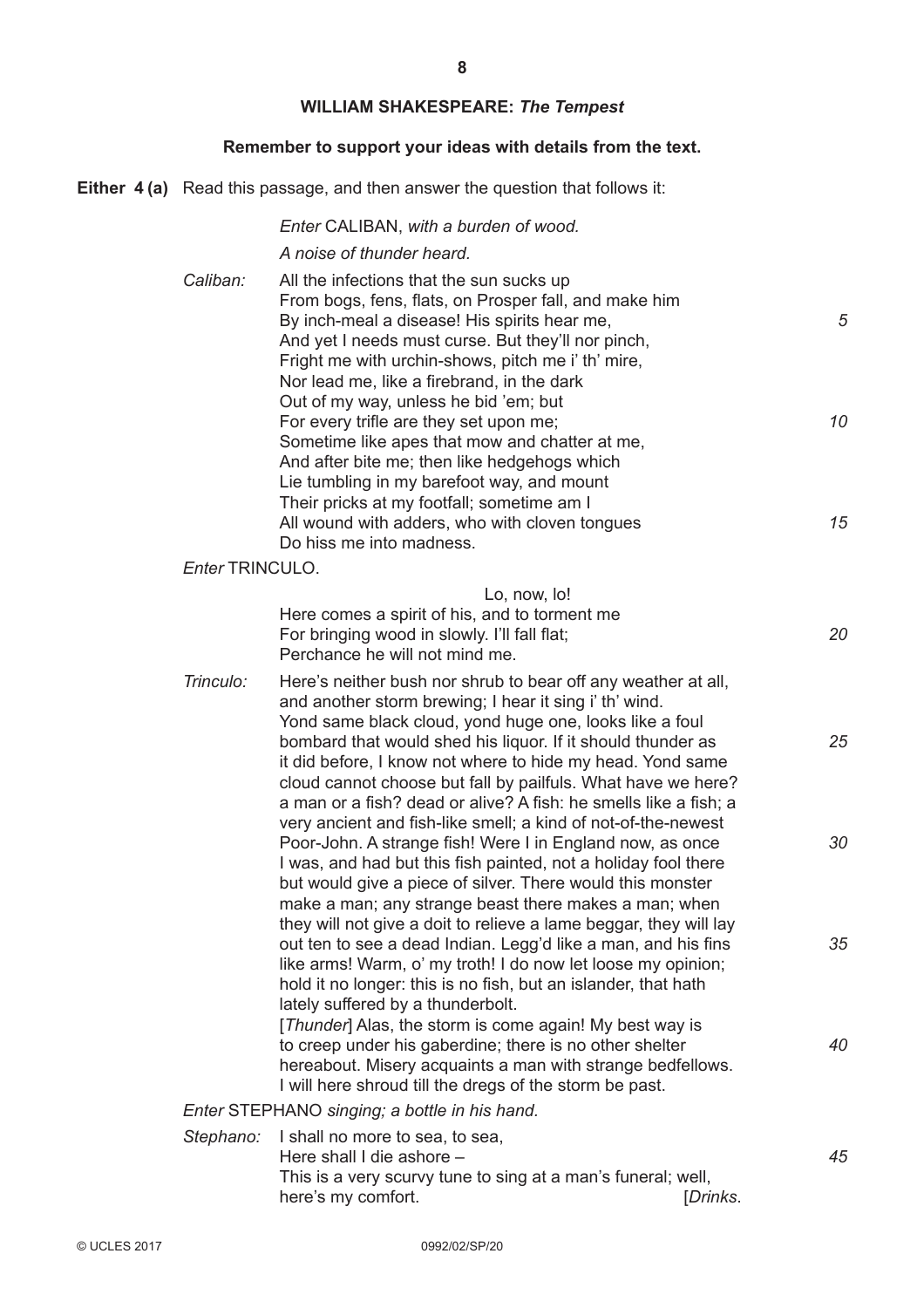| The master, the swabber, the boatswain, and I,<br>The gunner, and his mate,<br>Lov'd Mall, Meg, and Marian, and Margery,<br>But none of us car'd for Kate;<br>For she had a tongue with a tang,<br>Would cry to a sailor 'Go hang!'<br>She lov'd not the savour of tar nor of pitch,<br>Yet a tailor might scratch her where'er she did itch.<br>Then to sea, boys, and let her go hang! | 50<br>55 |
|------------------------------------------------------------------------------------------------------------------------------------------------------------------------------------------------------------------------------------------------------------------------------------------------------------------------------------------------------------------------------------------|----------|
| This is a scurvy tune too; but here's my comfort.<br>[Drinks.                                                                                                                                                                                                                                                                                                                            |          |
| Caliban:<br>Do not torment me. O!                                                                                                                                                                                                                                                                                                                                                        |          |
| Stephano:<br>What's the matter? Have we devils here? Do you put tricks<br>upon's with savages and men of Ind? Ha! I have not scap'd<br>drowning to be afeard now of your four legs; for it hath been<br>said: As proper a man as ever went on four legs cannot<br>make him give ground; and it shall be said so again, while<br>Stephano breathes at nostrils.                           | 60       |
| Caliban:<br>The spirit torments me. O!                                                                                                                                                                                                                                                                                                                                                   | 65       |
| Stephano:<br>This is some monster of the isle with four legs, who hath got,<br>as I take it, an ague. Where the devil should he learn our<br>language? I will give him some relief, if it be but for that. If I<br>can recover him, and keep him tame, and get to Naples with<br>him, he's a present for any emperor that ever trod on neat's<br>leather.                                | 70       |
| Caliban:<br>Do not torment me, prithee; I'll bring my wood home faster.                                                                                                                                                                                                                                                                                                                  |          |
| Stephano:<br>He's in his fit now, and does not talk after the wisest. He shall<br>taste of my bottle; if he have never drunk wine afore, it will<br>go near to remove his fit. If I can recover him, and keep him<br>tame, I will not take too much for him; he shall pay for him<br>that hath him, and that soundly.                                                                    | 75       |
| Caliban:<br>Thou dost me yet but little hurt; thou wilt anon, I know it by<br>thy trembling; now Prosper works upon thee.                                                                                                                                                                                                                                                                |          |
| [from Act 2 Scene 2]                                                                                                                                                                                                                                                                                                                                                                     |          |

How does Shakespeare make this such a memorable moment in the play?

**Or 4 (b)** To what extent do you think that Shakespeare portrays Prospero as a cruel master?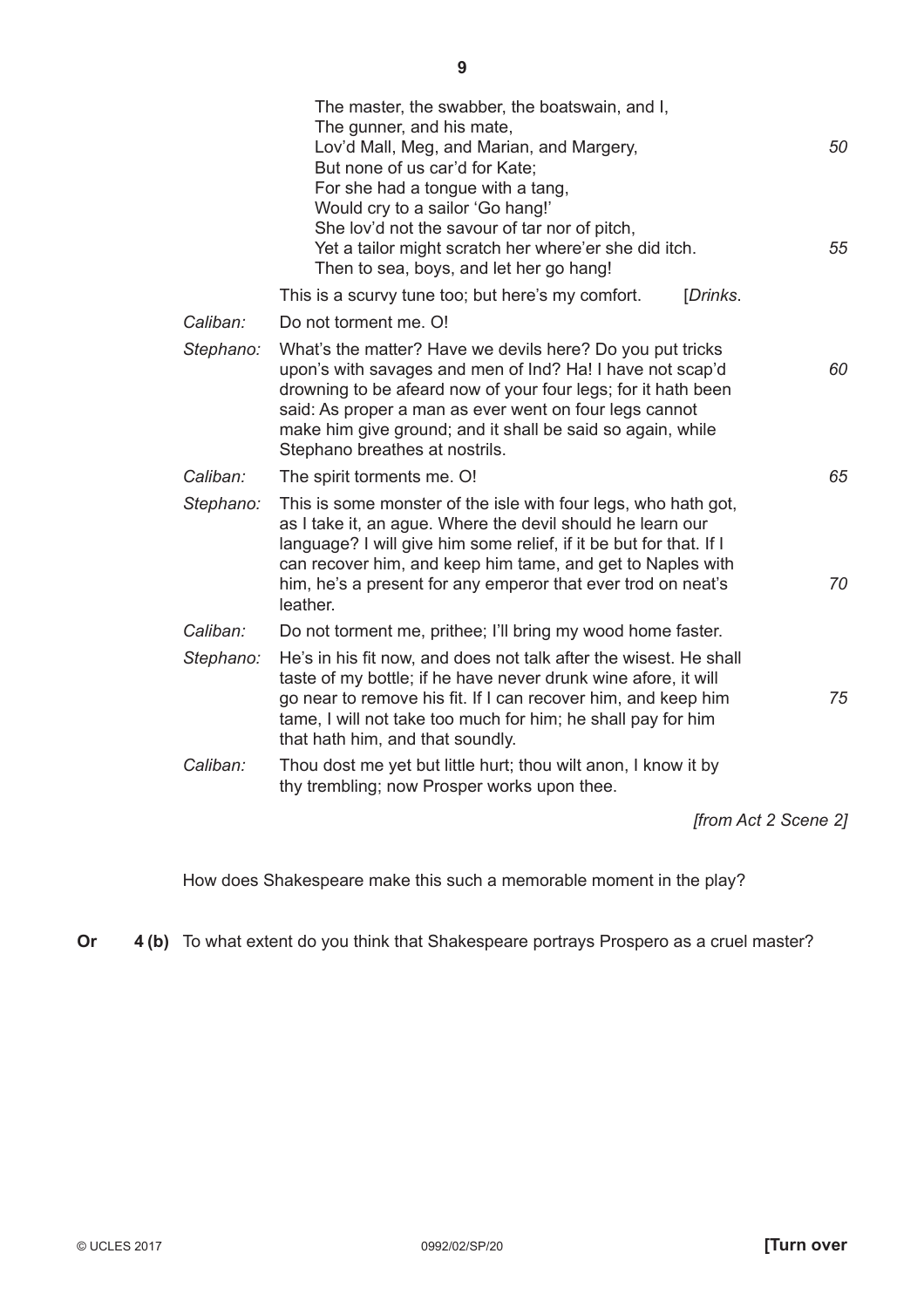**10**

# **OSCAR WILDE:** *The Importance of Being Earnest*

### **Remember to support your ideas with details from the text.**

**Either 5 (a)** Read this passage, and then answer the question that follows it:

|              | Cecily:             | Uncle Jack! Oh, I am pleased to see you back. But what<br>horrid clothes you have got on. Do go and change them.                                                                                                                                                                                              |    |
|--------------|---------------------|---------------------------------------------------------------------------------------------------------------------------------------------------------------------------------------------------------------------------------------------------------------------------------------------------------------|----|
|              | Miss Prism: Cecily! |                                                                                                                                                                                                                                                                                                               |    |
|              | Chasuble:           | My child! my child. [CECILY goes towards JACK; he kisses<br>her brow in a melancholy manner.]                                                                                                                                                                                                                 | 5  |
|              | Cecily:             | What is the matter, Uncle Jack? Do look happy! You look as<br>if you had toothache, and I have got such a surprise for you.<br>Who do you think is in the dining-room? Your brother!                                                                                                                          |    |
|              | Jack:               | Who?                                                                                                                                                                                                                                                                                                          |    |
|              | Cecily:             | Your brother Ernest. He arrived about half an hour ago.                                                                                                                                                                                                                                                       | 10 |
|              | Jack:               | What nonsense! I haven't got a brother.                                                                                                                                                                                                                                                                       |    |
|              | Cecily:             | Oh, don't say that. However badly he may have behaved<br>to you in the past he is still your brother. You couldn't be so<br>heartless as to disown him. I'll tell him to come out. And you<br>will shake hands with him, won't you, Uncle Jack? [Runs back<br>into the house.]                                | 15 |
|              | Chasuble:           | These are very joyful tidings.                                                                                                                                                                                                                                                                                |    |
|              |                     | Miss Prism: After we had all been resigned to his loss, his sudden return<br>seems to me peculiarly distressing.                                                                                                                                                                                              |    |
|              | Jack:               | My brother is in the dining-room? I don't know what it all<br>means. I think it is perfectly absurd.                                                                                                                                                                                                          | 20 |
|              |                     | [Enter ALGERNON and CECILY hand in hand. They come<br>slowly up to JACK.]                                                                                                                                                                                                                                     |    |
|              | Jack:               | Good heavens! [Motions ALGERNON away.]                                                                                                                                                                                                                                                                        |    |
|              | Algernon:           | Brother John, I have come down from town to tell you that I<br>am very sorry for all the trouble I have given you, and that I<br>intend to lead a better life in the future. [JACK glares at him<br>and does not take his hand.]                                                                              | 25 |
|              | Cecily:             | Uncle Jack, you are not going to refuse your own brother's<br>hand?                                                                                                                                                                                                                                           | 30 |
|              | Jack:               | Nothing will induce me to take his hand. I think his coming<br>down here disgraceful. He knows perfectly well why.                                                                                                                                                                                            |    |
|              | Cecily:             | Uncle Jack, do be nice. There is some good in everyone.<br>Ernest has just been telling me about his poor invalid friend<br>Mr Bunbury whom he goes to visit so often. And surely there<br>must be much good in one who is kind to an invalid, and<br>leaves the pleasures of London to sit by a bed of pain. | 35 |
|              | Jack:               | Oh! he has been talking about Bunbury, has he?                                                                                                                                                                                                                                                                |    |
|              | Cecily:             | Yes, he has told me all about poor Mr Bunbury, and his terrible<br>state of health.                                                                                                                                                                                                                           | 40 |
|              | Jack:               | Bunbury! Well, I won't have him talk to you about Bunbury or<br>about anything else. It is enough to drive one perfectly frantic.                                                                                                                                                                             |    |
| © UCLES 2017 | Algernon:           | Of course I admit that the faults were all on my side. But I<br>must say that I think that Brother John's coldness to me is<br>0992/02/SP/20                                                                                                                                                                  |    |
|              |                     |                                                                                                                                                                                                                                                                                                               |    |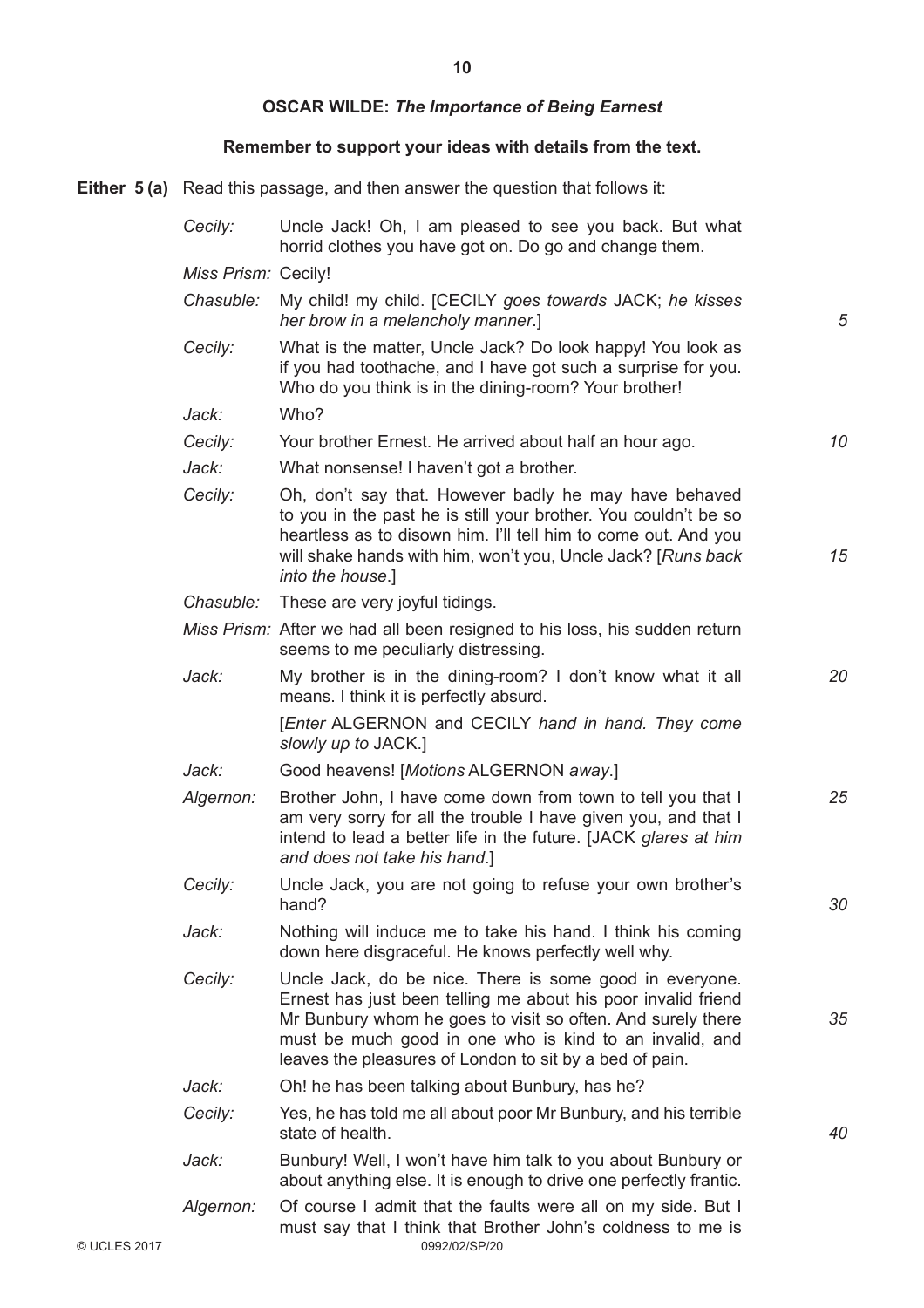|           | peculiarly painful. I expected a more enthusiastic welcome<br>especially considering it is the first time I have come here. | 45           |
|-----------|-----------------------------------------------------------------------------------------------------------------------------|--------------|
| Cecily:   | Uncle Jack, if you don't shake hands with Ernest I will never<br>forgive you.                                               |              |
| Jack:     | Never forgive me?                                                                                                           |              |
| Cecily:   | Never, never, never!                                                                                                        | 50           |
| Jack:     | Well, this is the last time I shall ever do it. [Shakes hands with<br>ALGERNON and glares.]                                 |              |
| Chasuble: | It's pleasant, is it not, to see so perfect a reconciliation? I think<br>we might leave the two brothers together.          |              |
|           | Miss Prism: Cecily, you will come with us.                                                                                  | 55           |
| Cecily:   | Certainly, Miss Prism. My little task of reconciliation is over.                                                            |              |
|           | Chasuble: You have done a beautiful action today, dear child.                                                               |              |
|           | Miss Prism: We must not be premature in our judgements.                                                                     |              |
| Cecily:   | I feel very happy. [They all go off except JACK and<br>ALGERNON.]                                                           | 60           |
| Jack:     | You young scoundrel, Algy, you must get out of this place as<br>soon as possible. I don't allow any Bunburying here.        |              |
|           | [Enter MERRIMAN.]                                                                                                           |              |
| Merriman: | I have put Mr Ernest's things in the room next to yours, sir. I<br>suppose that is all right?                               | 65           |
| Jack:     | What?                                                                                                                       |              |
| Merriman: | Mr Ernest's luggage, sir. I have unpacked it and put it in the<br>room next to your own.                                    |              |
| Jack:     | His luggage?                                                                                                                |              |
| Merriman: | Yes, sir. Three portmanteaus, a dressing-case, two hat-<br>boxes, and a large luncheon-basket.                              | 70           |
| Algernon: | I am afraid I can't stay more than a week this time.                                                                        |              |
|           |                                                                                                                             | [from Act 2] |
|           |                                                                                                                             |              |

How does Wilde make this moment in the play so entertaining?

**Or 5 (b)** Explore the ways in which Wilde makes the relationship between Dr Chasuble and Miss Prism so delightfully amusing.